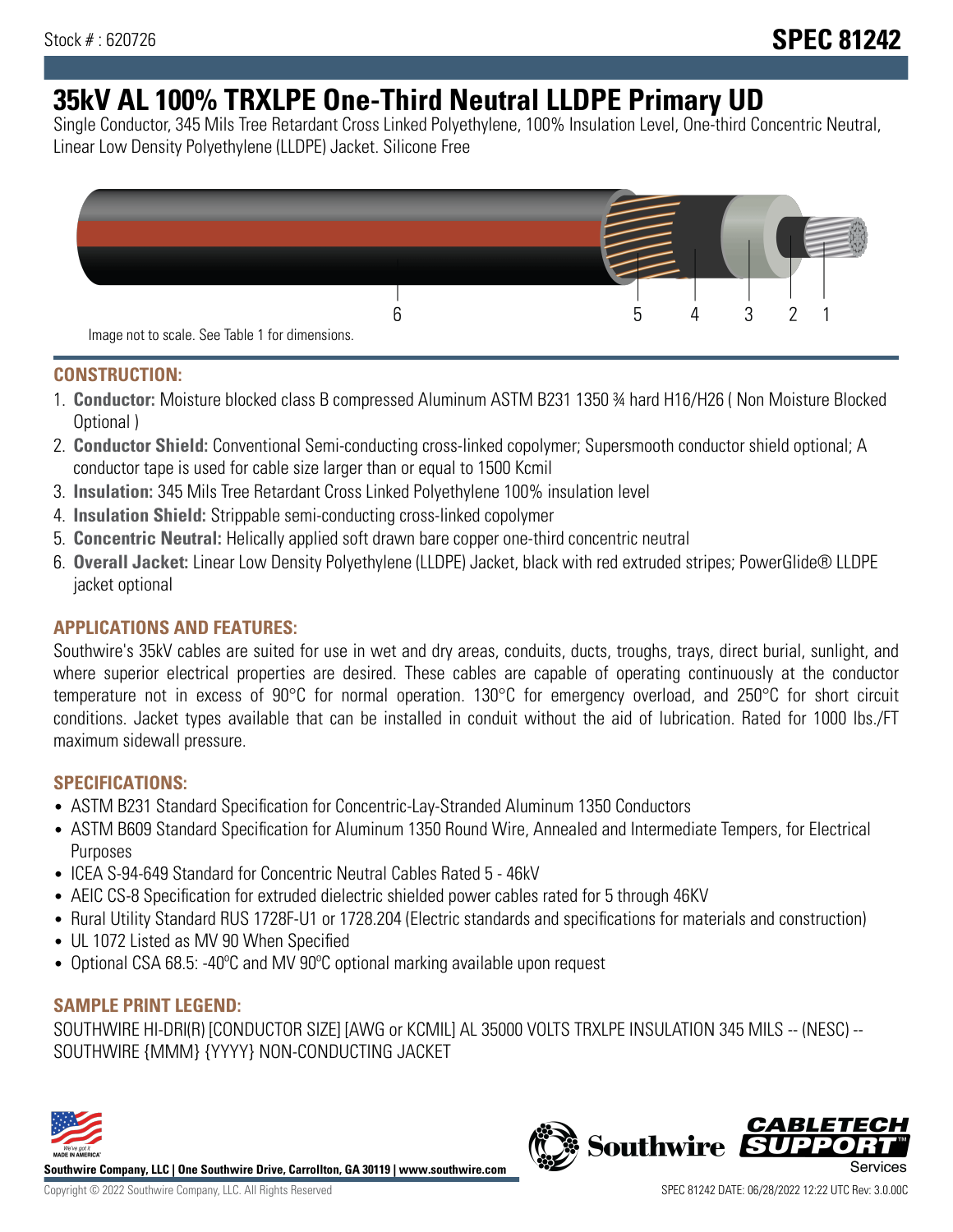## Stock # : 620726 **SPEC 81242**

#### **Table 1 – Weights and Measurements**

| Stock<br>Number | Cond<br>Size <sup>'</sup> | <b>Diameter</b><br>Over<br>Conductor | <b>Diameter</b><br>Over<br>Insulation | Insul.<br><b>Thickness</b> | Diameter<br>Over<br>Insulation<br><b>Shield</b> | Concentric<br><b>Neutral</b> | Neutral DC<br>Resistance<br>$25^{\circ}$ C | Jacket<br><b>Thickness</b> | Approx.<br>OD | Approx.<br>Weight | Min<br><b>Bending</b><br>Radius | Max Pull<br>Tension* |
|-----------------|---------------------------|--------------------------------------|---------------------------------------|----------------------------|-------------------------------------------------|------------------------------|--------------------------------------------|----------------------------|---------------|-------------------|---------------------------------|----------------------|
|                 | AWG/<br>Kcmil             | inch                                 | inch                                  | mil                        | inch                                            | No. x AWG                    | $\Omega$ /1000ft                           | mil                        | inch          | Ib<br>/1000ft     | inch                            | $\mathsf{lb}$        |
| 620726          | 1/0<br> 19                | 0.352                                | 1.079                                 | 345                        | 1.179                                           | 6x14                         | 0.438                                      | 50                         | .407          | 778               | 11.2                            | 634                  |

All dimensions are nominal and subject to normal manufacturing tolerances

◊ Cable marked with this symbol is a standard stock item

\* Pulling tension based on pulling eye directly connected to conductor

! UL listed MV-90 Rated

^ HiDri Plus® - Water Blocking Powder

^^ HiDri Plus® - Water Blocking Powder. All Black Jacket

† 2/3 Concentric Neutral

§ HiDri Plus® - Water Blocking Powder. CSA Listed

#### **Table 2 – Electrical and Engineering Data**

| Cond.<br>Size         | 'DC.<br>Resistance<br>@25°C | АC<br>Resistance<br>$\varpi$ 90°C | Capacitive<br>Reactance @<br>60Hz | Inductive<br>Reactance<br>@ 60Hz | <b>Charging</b><br>Current | <b>Dielectric</b><br>Loss | Zero<br>Sequence<br>Impedance* | <b>Positive</b><br>Sequence<br>Impedance <sup>®</sup> | Short<br>Circuit<br>Current <sup>@</sup><br>30 Cycle | Allowable<br>Ampacity in<br>Duct 90°C1 | Allowable<br>Ampacity<br>Directly<br>Buried 90°C‡ |
|-----------------------|-----------------------------|-----------------------------------|-----------------------------------|----------------------------------|----------------------------|---------------------------|--------------------------------|-------------------------------------------------------|------------------------------------------------------|----------------------------------------|---------------------------------------------------|
| AWG/<br>Kcmil         | $\Omega/1000$ ft            | $\Omega/1000$ ft                  | $M\Omega^*1000$ ft                | $\Omega/1000$ ft                 |                            | A/1000ft W/1000ft         | $\Omega/1000$ ft               | $\Omega$ /1000ft                                      | Amp                                                  | Amp                                    | Amp                                               |
| $\frac{1}{0}$<br>(19) | 0.168                       | 0.211                             | 0.069                             | 0.051                            | 0.278                      | .687                      | $0.522 + i0.237$ 0.212+i0.051  |                                                       | 2251.8                                               | 160                                    | 195                                               |

\* Calculations are based on three cables triplexed / concentric shield / Conductor temperature of 90°C / Shield temperature of 45°C / Earth resistivity of 100 ohmsmeter

† Ampacities are based on Figure 7 of ICEA P-117-734 (Single circuit trefoil, 100% load factor, 90°C conductor temperature, earth RHO 90, 36" burial depth)

‡ Ampacities are based on Figure 1 of ICEA P-117-734 (Single circuit trefoil, 100% load factor, 90°C conductor temperature, earth RHO 90, 36" burial depth)

#### **Table 3 – Weights and Measurements (Metric)**

| Stock<br>Number | Cond.<br>Size <sup>1</sup> | <b>Diameter</b><br><b>Over</b><br>Conductor | <b>Diameter</b><br><b>Over</b><br>Insulation | Insul.<br><b>Thickness</b> | <b>Diameter</b><br>Over<br>Insulation<br><b>Shield</b> | Concentric<br><b>Neutral</b> | Neutral DC<br>Resistance<br>$25^{\circ}$ C | Jacket<br><b>Thickness</b> | Approx.<br>OD | Approx.<br>Weight | Min<br>Bending<br>Radius | Max Pull<br>Tension* |
|-----------------|----------------------------|---------------------------------------------|----------------------------------------------|----------------------------|--------------------------------------------------------|------------------------------|--------------------------------------------|----------------------------|---------------|-------------------|--------------------------|----------------------|
|                 | AWG/<br>Kcmil              | mm                                          | mm                                           | mm                         | mm                                                     | No. x AWG                    | $\Omega$ /km                               | mm                         | mm            | ka/km             | mm                       | newton               |
| 620726          | 1/0<br>(19)                | 8.94                                        | 27.41                                        | 8.76                       | 29.95                                                  | 6x14                         | l.44                                       | .27                        | 35.74         | 158               | 284.48                   | 2821                 |

All dimensions are nominal and subject to normal manufacturing tolerances

◊ Cable marked with this symbol is a standard stock item

\* Pulling tension based on pulling eye directly connected to conductor

! UL listed MV-90 Rated

^ HiDri Plus® - Water Blocking Powder

^^ HiDri Plus® - Water Blocking Powder. All Black Jacket

† 2/3 Concentric Neutral

§ HiDri Plus® - Water Blocking Powder. CSA Listed

## **Table 4 – Electrical and Engineering Data (Metric)**

| 1/0<br>(19) | 0.5512 | 0.69 | 0.0210 | 0.1673 | 0.912 | 5.5348 |  | $\left  0.522 + 0.237 \right  0.212 + 0.051$ | 2251.8 | 160 | 195 |
|-------------|--------|------|--------|--------|-------|--------|--|----------------------------------------------|--------|-----|-----|
|-------------|--------|------|--------|--------|-------|--------|--|----------------------------------------------|--------|-----|-----|

\* Calculations are based on three cables triplexed / concentric shield / Conductor temperature of 90°C / Shield temperature of 45°C / Earth resistivity of 100 ohmsmeter



**Southwire Company, LLC | One Southwire Drive, Carrollton, GA 30119 | www.southwire.com**